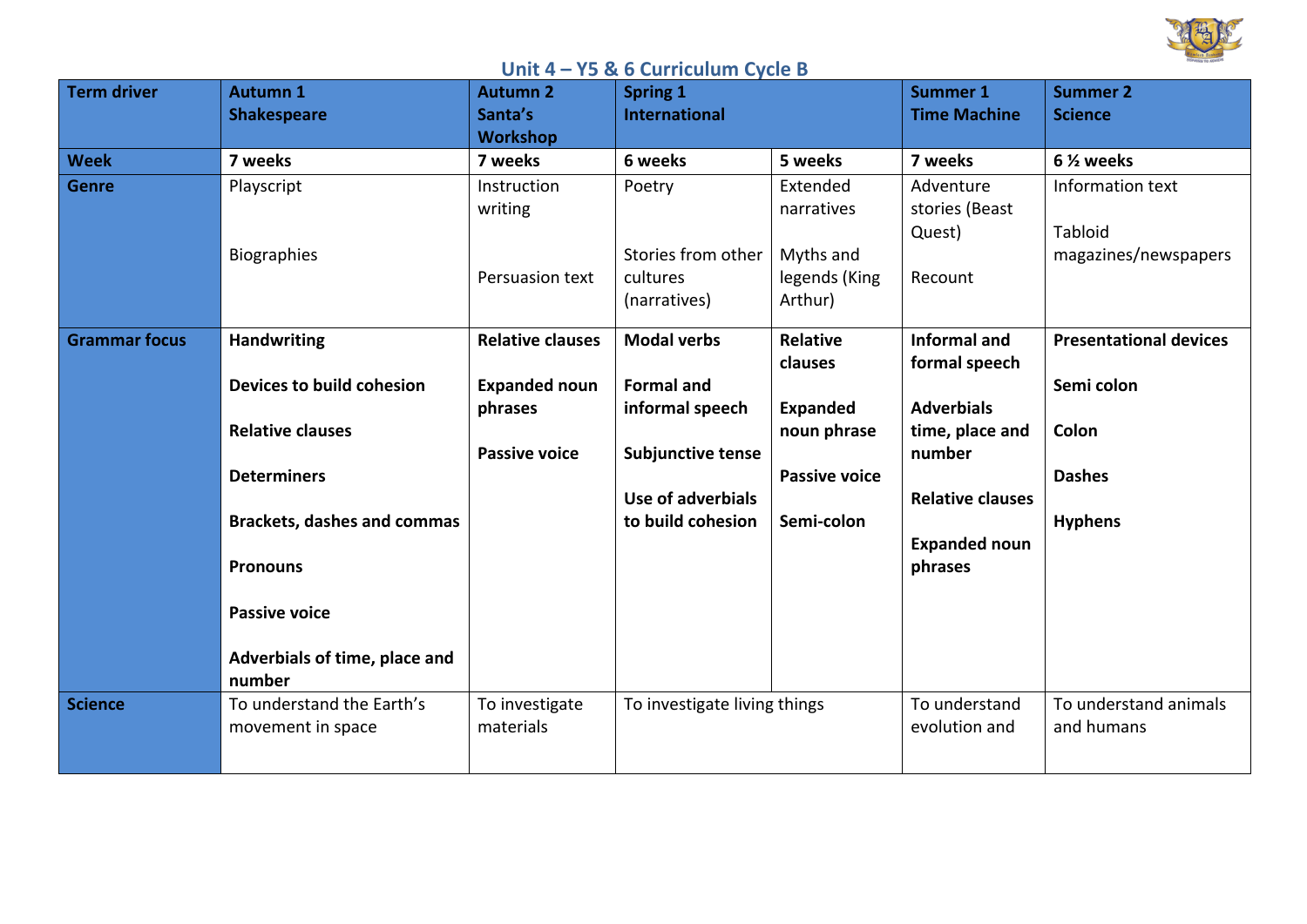

## **Unit 4 - Y5 & 6 Curriculum Cycle B**

|                           |                                                                                                                                                                                                                                                                |                                                                                                                                                                                |                                                                                                                                                                                                                                                                                               |                                                                                  | inheritance                                                                                                                                                                                                            |                                                                                                                                                                                                 |
|---------------------------|----------------------------------------------------------------------------------------------------------------------------------------------------------------------------------------------------------------------------------------------------------------|--------------------------------------------------------------------------------------------------------------------------------------------------------------------------------|-----------------------------------------------------------------------------------------------------------------------------------------------------------------------------------------------------------------------------------------------------------------------------------------------|----------------------------------------------------------------------------------|------------------------------------------------------------------------------------------------------------------------------------------------------------------------------------------------------------------------|-------------------------------------------------------------------------------------------------------------------------------------------------------------------------------------------------|
|                           |                                                                                                                                                                                                                                                                |                                                                                                                                                                                |                                                                                                                                                                                                                                                                                               |                                                                                  |                                                                                                                                                                                                                        |                                                                                                                                                                                                 |
| <b>Maths</b>              | To know and use numbers<br>To add and subtract<br>To multiply and divide                                                                                                                                                                                       | To use fractions<br>(inc decimals,<br>percentages,<br>ratio and<br>proportion)<br>To describe<br>position<br>direction and<br>movement                                         | To use measures<br>(inc time)                                                                                                                                                                                                                                                                 | To understand<br>the properties<br>of shapes<br>(angles)<br>To use<br>statistics | To use algebra<br>Fractions,<br>decimals and<br>percentages                                                                                                                                                            | To add and subtract<br>To multiply and divide<br>To use fractions                                                                                                                               |
| <b>Learning challenge</b> | History<br>To investigate and interpret<br>the past<br>To understand chronology<br>To communicate historically<br><b>Music</b><br>To perform<br>Art<br>To develop ideas<br>To take inspiration from the<br>greats<br>Personal Development<br>To try new things | DT<br>To design, make,<br>evaluate and<br>improve<br>To master<br>practical skills<br>Art<br>To master<br>techniques<br>Personal<br>Development<br>To Concentrate<br><b>RE</b> | Geography<br>To investigate places<br>To investigate patterns<br>To communicate geographically<br>History<br>To build an overview of world<br>History<br>To communicate historically<br><b>Personal Development</b><br>To push oneself<br>To imagine<br>To improve<br><b>RE</b><br>To reflect |                                                                                  | History<br>To investigate<br>and interpret<br>the past<br>To<br>communicate<br>historically<br>To understand<br>chronology<br>Personal<br>Development<br>To not give up<br><b>RE</b><br>To understand<br>practises and | Personal Development<br>To understand others<br>(Year 6 Real Love Rocks)<br><b>RE</b><br>To understand how beliefs<br>are conveyed<br>To understand values<br>Computing<br>To communicate<br>PE |